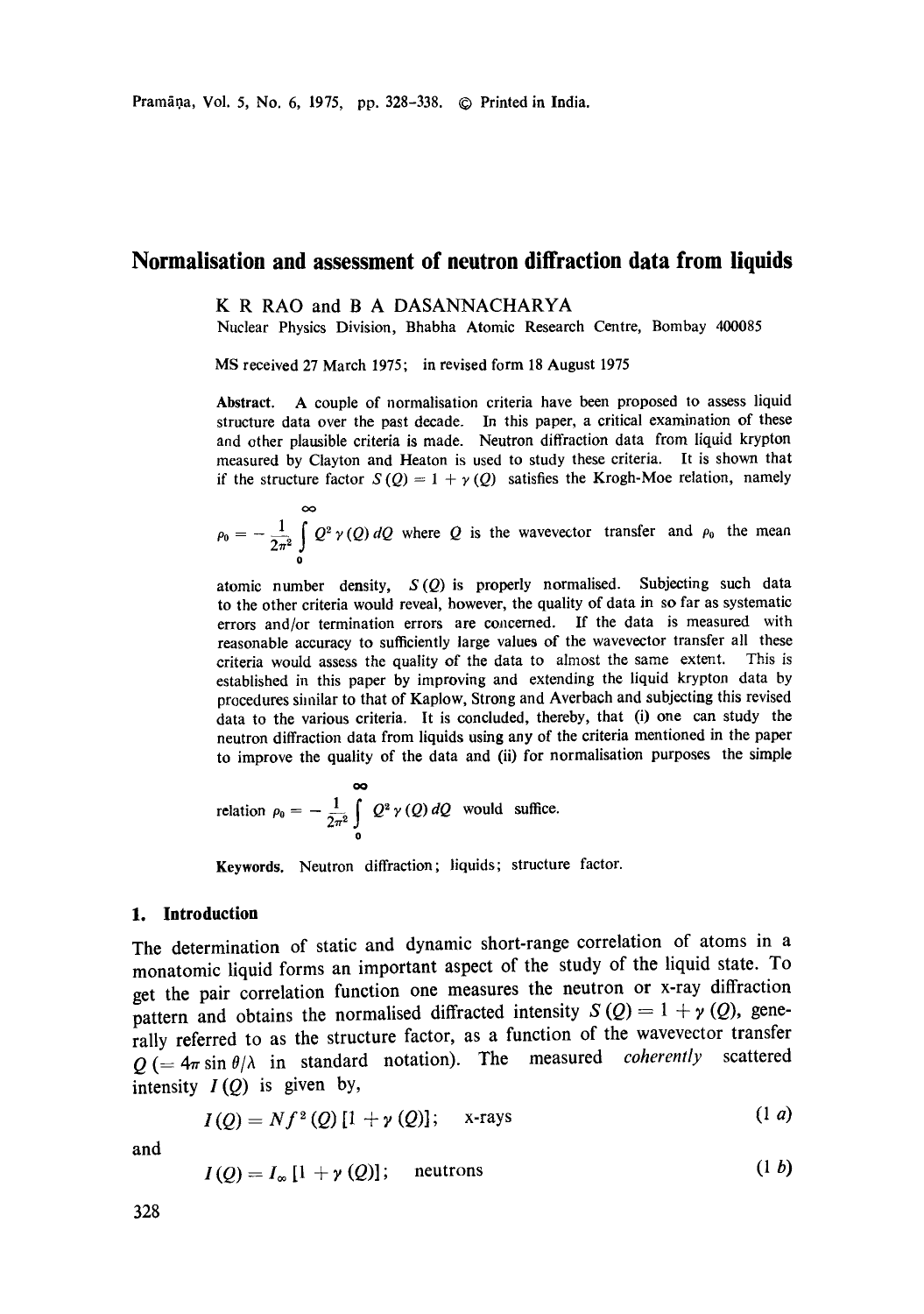$\sim$ 

where  $f(Q)$  denotes the atomic scattering factor and N and  $I_{\infty}$  are normalisation constants. The static pair correlation function  $g(r)$  is obtained by a Fourier transformation of the structure factor:

$$
g(r) = 1 + \frac{1}{2\pi^2 \rho_0} \int\limits_0^\infty Q^2 \gamma(Q) \frac{\sin Qr}{Qr} dQ \qquad (2)
$$

where  $\rho_0$  is the mean atomic number density of the liquid.

In practice,  $S(Q)$  derived from an experiment is available only up to a maximum wave vector transfer,  $Q_{\text{max}}$ . Further it has statistical errors and may suffer from errors introduced during the processing of the measured intensity to obtain  $S(Q)$ . One of the systematic errors is the improper normalisation of the measured data. These limitations of  $S(Q)$  lead to termination and other errors in  $g(r)$ . However, certain exact relations that  $g(r)$  has to satisfy can be used to assess, correct and improve the structure factor. Basically all these relations arise due to the hard-core repulsion between the first neighbours in the liquid. Since, no two atoms can penetrate within a certain distance of closest approach,  $r_c$ , the probability of finding a second atom from a given atom is zero within this distance Mathematically,

$$
g(r) = 0 \text{ for } r < r_c \tag{3}
$$

Therefore, for distances  $L < r<sub>e</sub>$ , eq. (2) reduces to,

$$
\rho_0 = -\frac{1}{2\pi^2} \int_{0}^{\infty} Q^2 \gamma (Q) \frac{\sin QL}{QL} dQ \qquad \qquad \text{Test } I \tag{4}
$$

and for  $L=0$ , we have the simple relation

$$
\rho_0 = -\frac{1}{2\pi^2} \int_{0}^{\infty} Q^2 \gamma(Q) \, dQ. \tag{5}
$$

This relation is well known [Krogh-Moe (1956) and Norman (1957)] and has been used extensively for normalising experimental data just by a knowledge of the mean atomic density.

A few years ago, Rahman (1965) derived an equation *[see* eq. (7) below] which structure factors should satisfy and suggested that this equation be used as a criterion particularly for normalisation purposes. Recently, Mountain (1972) has derived another relation [eq. (8) below] which could also be used for estimating the overall uncertainty in diffraction data.

Several workers [Randolph and Singwi (1966), Ocken and Wagner (1966), Greenfield, Wellendorf and Wiser (1971), de Graaf and Mozer (1971) and Wagner (1972)] have used the criterion suggested by Rahman (1965) to test diffraction data. Soon after the publication of Rahman's paper, we studied the implications of results of his paper in detail, particularly in relation to structure factor data of liquid krypton of Clayton and Heaton (1961) and concluded (Rao 1968) that the simple eq. (5) embodies in itself the best possible normalisation criterion and there was little additional improvement obtained by use of Rahman's criterion. A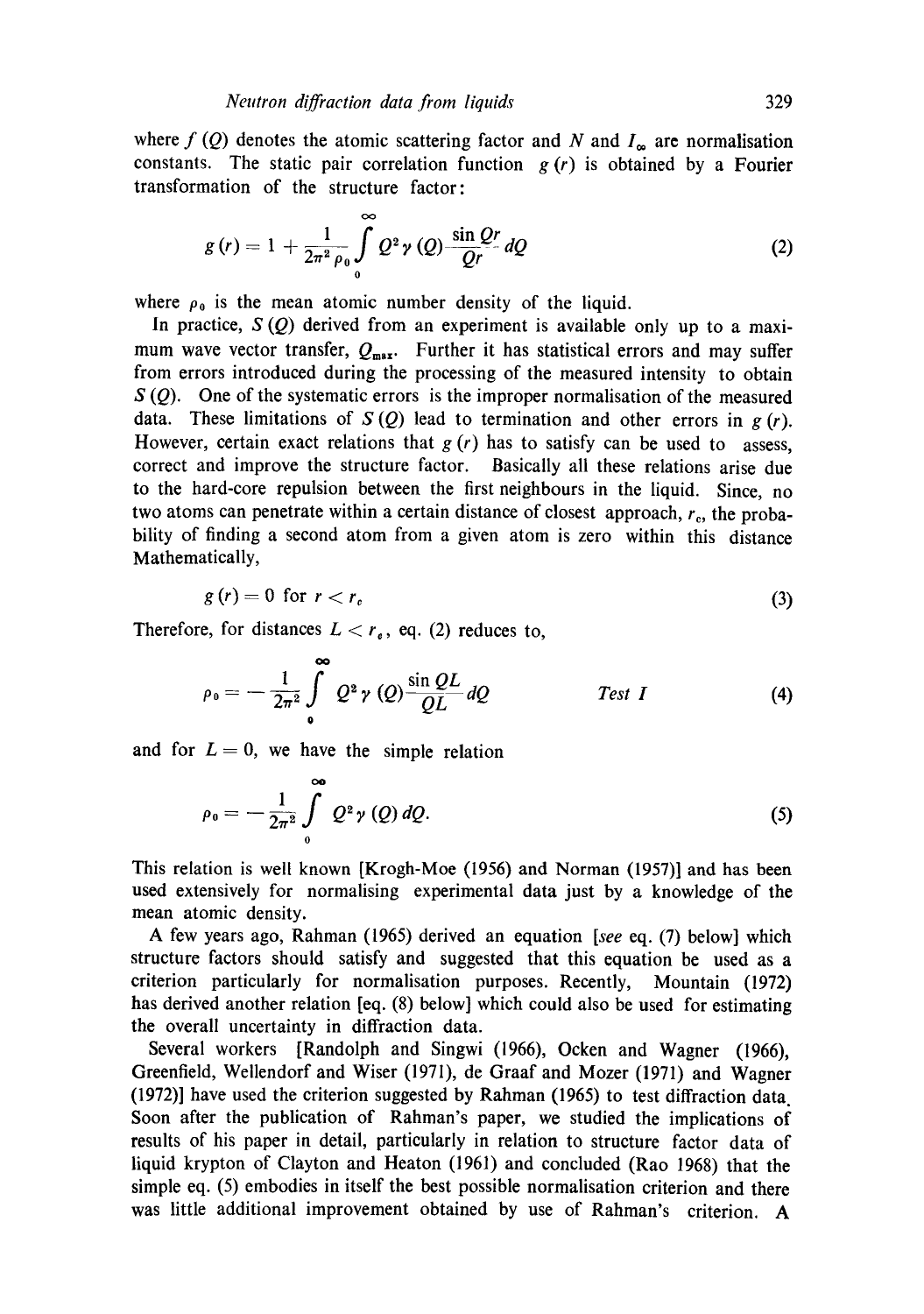mention of this conclusion has already been made by one of the present authors (Dasannacharya *et al* 1968). Since we continue to find several workers appealing to the criterion given in Rahman's paper, we think it worthwhile to report the details of our earlier investigations. In addition, we report now the results of applying Mountain's criterion to diffraction data of liquid krypton.

In section 2, we briefly outline various criteria (tests) found in literature and some new ones for studying liquid diffraction data. Some of these criteria are utilised in section 3 to examine Clayton and Heaton's neutron diffraction data on liquid krypton and the criteria are intercompared. In section 4, the structure factor listed by Clayton and Heaton is corrected and extended and in section 5, the tests are intercompared with the help of the extended data. A summary is given in section 6.

# **2. Criteria for diffraction data**

Let us consider eq. (4) which is valid for any  $L < r<sub>c</sub>$ . This itself gives the simplest test condition for assessment of data (test I) and is basically a general Krogh-Moe relation. Instead of demanding that  $g(r)$  be zero, as in the above test, one could instead ask for  $\int_{0}^{L} 4\pi r^2 g(r) dr$  to be zero. This leads to another test condition,

$$
\rho_0 = -\frac{1}{2\pi^2} \int_0^\infty Q^2 \gamma(Q) \bigg\{ \frac{3 \left(\sin QL - QL \cos QL\right)}{Q^3 L^3} \bigg\} dQ \qquad \text{Test II} \qquad (6)
$$

Note that  $L = 0$  in test II (as in test I) gives eq. (5), the Krogh-Moe normalisation relation. One could obtain a family of such relations\* by using various functions for multiplying g (r), integrating the resulting function over a distance  $L < r_c$  and equating the integral to zero. Rahman (1965) has used a function  $e^{-i\mu \cdot \cdot}$  and obtained the relation,

\* A few other simple test relations can be derived using the relation  $\int_{0}^{L} r^{n} g(r) dr = 0$  where *n* is an integer., *e.g.*,  $\int_{0}^{L} r g(r) dr = 0$  leads to the equation,

$$
\rho_0 = -\frac{1}{2\pi^2} \int_{0}^{\infty} Q^2 \gamma(Q) \left\{ \frac{2(1-\cos QL)}{Q^2 L^2} \right\} dQ \qquad (6a)
$$

Similarly,  $\int_{0}^{L} r^3 g(r) dr = 0$ , leads to the equation,

$$
\rho_0 = -\frac{1}{2\pi^2} \int\limits_0^\infty Q^2 \gamma(Q) \frac{4 \left\{2 \left(\cos QL - 1\right) + 2 \, QL \sin QL - Q^2 L^2 \cos QL\right\}}{Q^4 L^4} \, \mathrm{d}Q \qquad (6b)
$$

Since the multiplying function can be arbitrary, not all of them have a physical meaning.

$$
\rho_{0}j_{1}(\mu L) = -\frac{1}{2\pi^{2}}\int_{0}^{\infty} Q^{2}\gamma(Q) \left\{ \frac{j_{0}[(Q-\mu)L]-j_{0}[(Q+\mu)L]}{2QL} \right\} dQ
$$
  
\nTest III (7)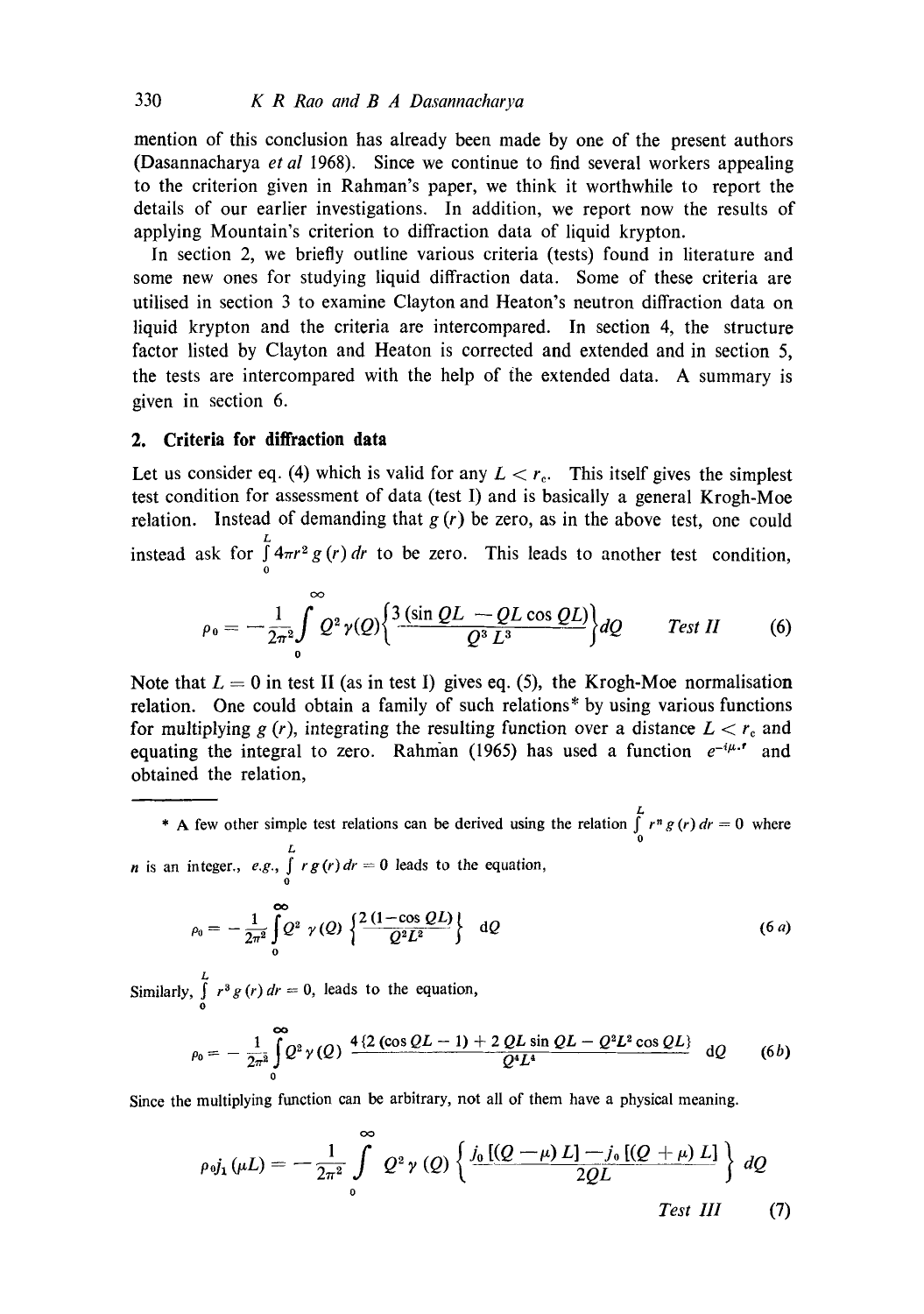where  $j_0$  and  $j_1$ , are spherical Bessel functions and  $\mu$  is an arbitrary parameter. Note that  $\mu = 0$  in test III gives test II.

Mountain (1972) obtains his relation by requiring 
$$
\frac{d}{dr}g(r)
$$
 to be zero for  $L < r_c$ :

$$
\rho_0 = -\frac{1}{2\pi^2} \int\limits_0^\infty Q^2 \gamma(Q) \cos QL \, dQ \qquad \qquad \text{Test } IV \qquad (8)
$$

Once again this equation is also a member of a family of relations obtainable by differentation as pointed out by Mountain. According to him eq. (8) is expected to be more sensitive to small defects in  $\gamma$  (Q) than is the integration test, eq. (7).

It is obvious from the form of the test equations that they are all just different ways of weighting the function  $Q^2 \gamma(Q)$  before integrating over Q. The weighting functions have a value of unity at  $Q = 0$  and for larger values of Q all of them except the function in test IV decrease in value and asymptotically reach zero at infinite Q, oscillating in the intermediate region. The damping and the period of oscillation of the functions are decided by the choice of  $L$ . Sensitivity of a test depends on the rate of damping of the weighting function. Since the weighting function of test IV does not have a damped behaviour it may be expected to be the most sensitive of the ones listed here.

## **3. Test case of liquid krypton diffraction data**

Rahman (1965) used both the x-ray (Gingrich and Tompson 1962) and neutron (Henshaw 1957) data on liquid argon and using test III concluded that the neutron data is much more reliable in the case of liquid argon since the x-ray data does not satisfy test III as well as the neutron data for two values of L.

We studied the liquid krypton data of Clayton and Heaton (196l) as a test case. Figure 1 shows the experimental neutron diffraction data  $I(Q)$  from the liquid at  $117^{\circ}$  K and  $0.8$  atmosphere pressure and the data is tabulated in table 1 as a function of  $Q/4\pi$ . The data corresponds to an averaged curve through at least three complete diffraction patterns of the liquid under the same conditions of temperature and pressure and has been corrected for background, sample holder scattering and incoherent scattering but not for self absorption and multip scattering. The normalised intensity is obtained using eq.  $(1\ b)$ . Two asymptotic values of intensity  $I_{\infty}$  equal to 2.51 and 2.518 were considered for purposes of normalisation.  $I_{\infty} = 2.518$  satisfied the Krogh-Moe relation to a better degree than the value of  $2.51$ , given by Clayton and Heaton.

We wish to assess the data in the light of test III, which depends on L and  $\mu$ . Before we do this, we shall examine the data using test II. In figure 2, the right hand side of eq. (6) (test II) is plotted using  $I_{\infty} = 2.51$  and 2.518. The line corresponding to  $\rho_0 = 0.0176$  atoms/ $\AA^3$ , the density of the liquid at 117°K and 0.8 atmosphere (Clayton and Heaton 1961), is also shown. This figure brings out certain interesting features:

(i) the sensitivity, defined as the change in the value of the integral for a small change in  $I_{\infty}$  is maximum at  $L = 0$  and decreases with increasing L, so much so of that beyond  $L = 1$  Å the test is completely insensitive to the two chosen values of  $I_{\infty}$ .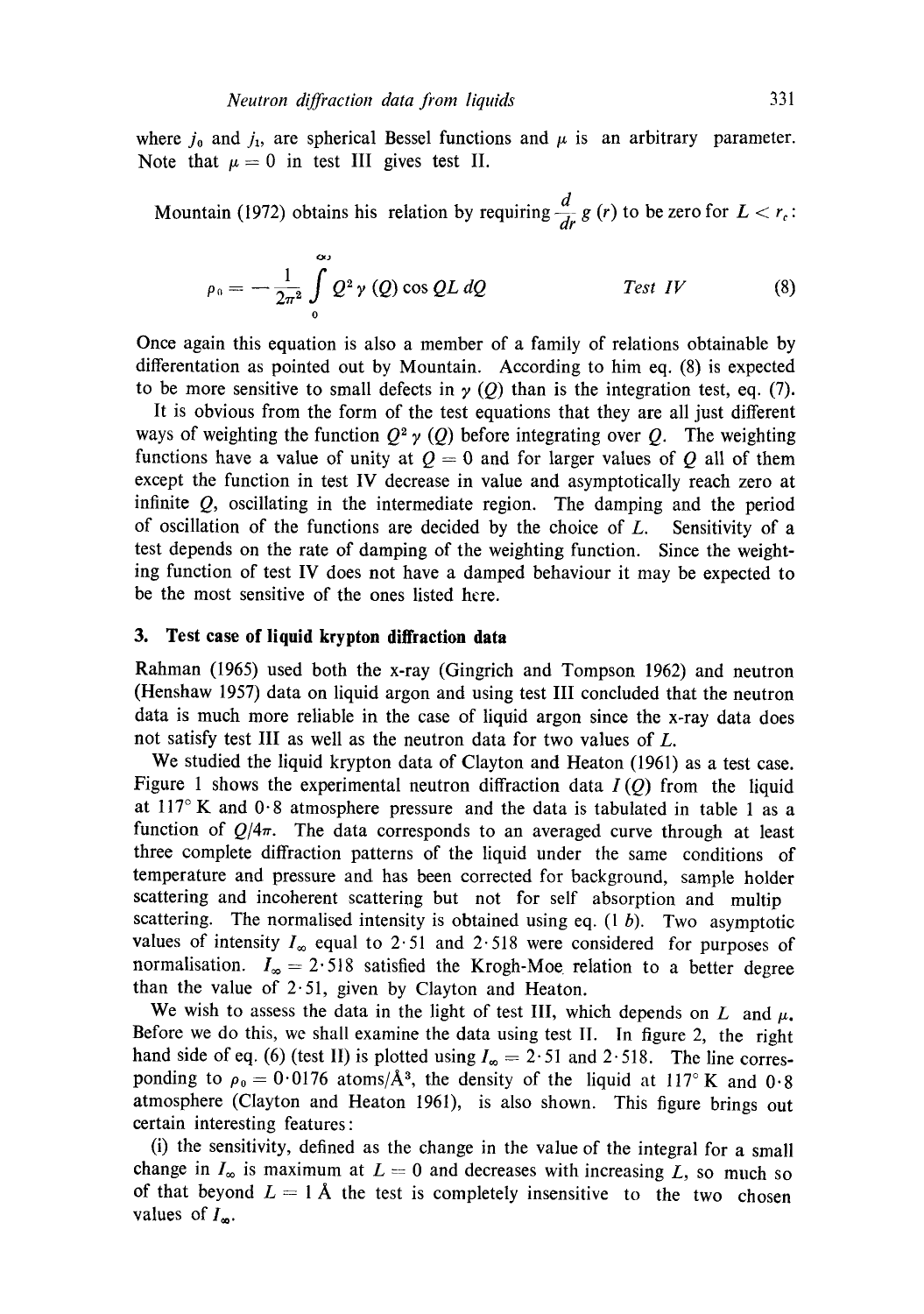

Figure 1. Coherently diffracted neutron intensity from liquid krypton at  $117^\circ$  K and 0.8 atmosphere as a function of wavevector transfer. [Clayton and Heaton (1961).]

Table 1. Neutron diffraction pattern from liquid krypton at  $117^\circ$  K [Based on ANL-6112 by Clayton and Heaton (1961)].

| $O/4\pi$       | $\bf{0}$ | $0.01$ $0.02$ $0.03$<br>0.035                                         | 0.04<br>0.045 | 0.05<br>0.055 | 0.06<br>0.65 | 0.07<br>0.075 | $0.08$ 0.09   |
|----------------|----------|-----------------------------------------------------------------------|---------------|---------------|--------------|---------------|---------------|
| 0              | 0.00     | $0.02$ $0.04$ $0.06$                                                  | 0.08          | 0.10          | 0.11         | 0.14          | $0.18$ 0.23   |
| 0 <sub>1</sub> | 0.36     | 0 61 1 20 2 47 3 60 4 87 5 73 5 77 5 20 4 33 3 48 2 73 2 28 1 97 1 65 |               |               |              |               |               |
| 0.2            | 1.52     | $1.51$ 1.63 1.88                                                      | 2.23          | 2.65          | 3.03         | $3 \cdot 18$  | 3.183.05      |
| 0.3            | 2.82     | $2.56$ $2.31$ $2.11$                                                  | $2 \cdot 00$  | 2.02          | 2.13         | 2.30          | 2.492.65      |
| 0.4            | 2.77     | $2.79$ $2.72$ $2.62$                                                  | 2.53          | 2.45          | 2.39         | 2.36          | $2.37$ $2.42$ |
| 0.5            | 2.50     | $2.58$ $2.66$ $2.68$                                                  | 2.66          | 2.62          | 2.57         | 2.52          | $2.51$ $2.51$ |

(ii) the value of the integral as a function of  $L$  is not constant as demanded by the test with any  $I_{\infty}$  reflecting the inadequacy due to termination at  $Q_{\text{max}}$  and/or inaccuracy of the data.

(iii) for certain  $L$  values the integral happens to be equal to the number density. We will show that for these  $L$  values and/or for  $L$  values very close to these (say,  $L = 0.1$ , 0.375 and 2.0 marked by arrows in figure 2) test III will also be satisfied for all  $\mu$ 's at least as well as test II. At other L values (say at  $L = 0.7$ ), test III likewise will not be satisfied.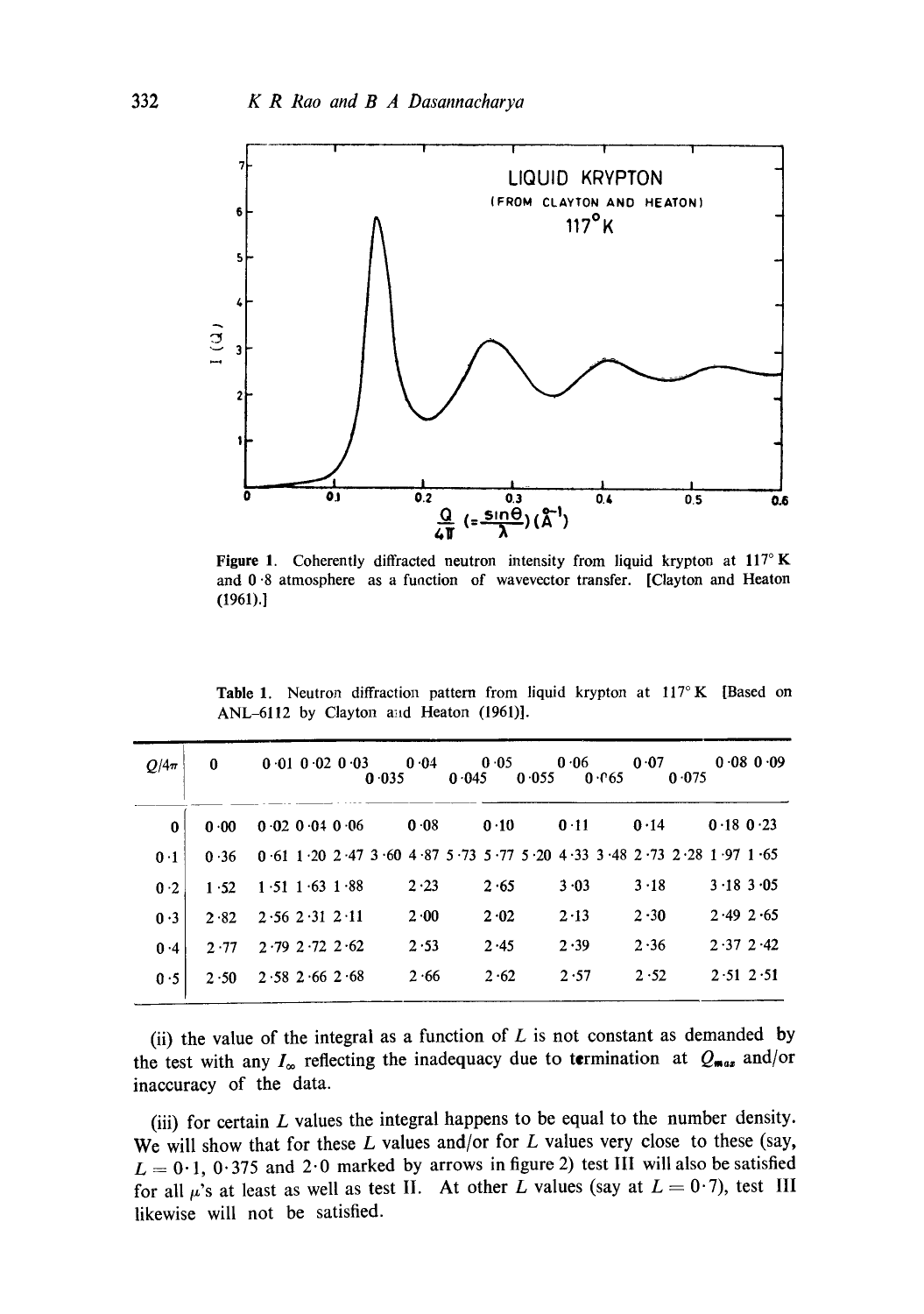

**Figure 2.** Test II applied to neutron diffraction data from liquid krypton shown in figure 1. The ordinate is value of the integral occurring on the right hand side in eq. (6) *(see* text) and the abscissa is the parameter L.

For this purpose, the left hand side  $S_i(L,\mu)$  and right hand side S,  $(L,\mu)$  o eq. (7) (test III) have been plotted in figure 3 for  $L = 0.1$ ,  $0.375$ ,  $0.7$  and  $2.0$  as a function of  $\mu$  for both  $I_{\infty} = 2.51$  and 2.518. We note that whenever test II, which, we remind ourselves, is just the special case, with  $\mu = 0$  of test III, is satisfied the left and right hand sides are in agreement for the entire  $\mu$  range *(e.g., at*  $L=0.1$  Å with  $I_{\infty}=2.518$ , at  $L=0.375$  Å with  $I_{\infty}=2.51$  and at  $L=2.0$  Å with both the  $I'_{\infty}s$ ). For  $L = 0.7$  Å both  $I'_{\infty}s$  show disagreement. Thus we conclude that  $\mu$  is an unnecessary parameter.

To conclude this section, test III reduces to test II as  $\mu \rightarrow 0$  and in turn, test II reduces to the Krogh-Moe relation as  $L \rightarrow 0$  giving the most sensitive of all normaIisation conditions. However, an examination of the diffraction data subjected to a criterion given by test II, or any of the others, and a plot as shown in figure 2 does help to bring out the 'quality' of the data as will be demonstrated in the following section.

#### **4. Refined liquid krypton data**

.Having found that the neutron diffraction data on liquid krypton as measured up to  $Q_{mag} \sim 7.5$  Å<sup>-1</sup> does not give constant value of the integral in eq. (6) as a function of  $L$  we decided to extend the data to larger  $Q$  values as done by Kaplow, Strong and Averbach (1965) for *Pb* and *Hg.* The aim of such an exercise is to arrive, from the experimental data,  $S^{g}(Q)$ , at a g (r) which satisfies the following two physical conditions: (i) The Fourier transform of  $g(r)$  must reproduce the normalised intensity up to  $Q_{max}$  within experimental errors and (ii)  $g(r)$  must be zero below its first peak (for  $r < r_c$ )—that is,  $g(r)$  must be free from ripples arising from truncation errors in Fourier transforming  $S<sup>E</sup>(Q)$ . Extension of S (Q) can be done, following Kaplow *et al* (1965), if  $g<sup>E</sup>$  (*r*) is corrected by removing "obvious irregularities and oscillations" in it to produce a new function  $g^c(r)$ .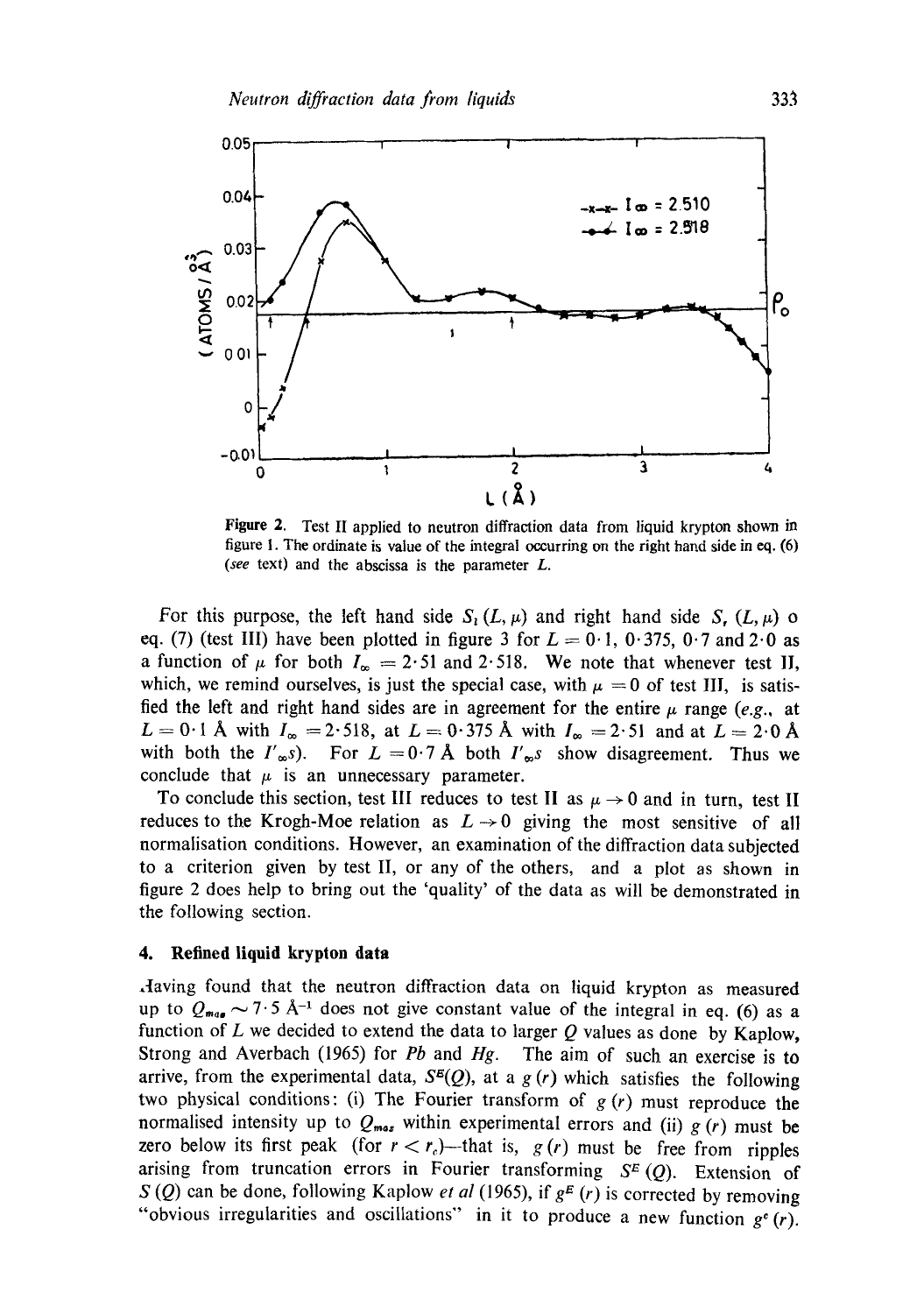

Figure 3. Test III applied to neutron diffraction data from liquid krypton shown in figure 1. The ordinates are the values of the left  $[S_i(L, \mu)]$  and right  $[S_r]$  $(L, \mu)$ ] sides of eq. (7) plotted as a function of  $\mu$  for various values of the parameter L for two  $I_{\infty}$ 's, 2.51 and 2.518. Note that  $S_l(L, \mu)$  is independent of choice of  $I_{\infty}$ . At  $L = 2.0$  Å, only crosses are shown corresponding to  $I_{\infty} = 2.51$ . Values for  $I_{\infty} = 2.518$  coincide with the crosses.

Using  $g^e(r)$  one obtains a structure factor which extends beyond  $Q_{max}$ . This is used for the next cycle of Fourier transformations. Thus after a few iteration one should be able to arrive at a final corrected structure factor  $S<sup>c</sup>$  (O) which satisfies the above mentioned criteria, if the original  $S<sup>E</sup>(Q)$  does not have significant systematic errors.

With the structure factor as listed by Clayton and Heaton it was not possible to achieve this self consistent set of  $S^{\circ}(Q)$  and  $g^{\circ}(r)$  which would fully reproduce the listed structure factor and ripple free  $g(r)$ . Hence we adopted two slightly different variations of the method of Kaplow *et al.* 

In one we accepted a structure factor,  $S_1^{\circ}(Q)$ , which shows slight differences compared to the listed values of Clayton and Heaton. This is shown by the dashed lines in figure 4 where the full line below  $Q = 7.5$  Å<sup>-1</sup> gives the listed S (Q). The maximum difference between  $S_l^{\sigma}(Q)$  and  $S^E(Q)$  amounts to  $\sim 5\%$ . This should be seen in relation to the fact that it is extremely difficult to get such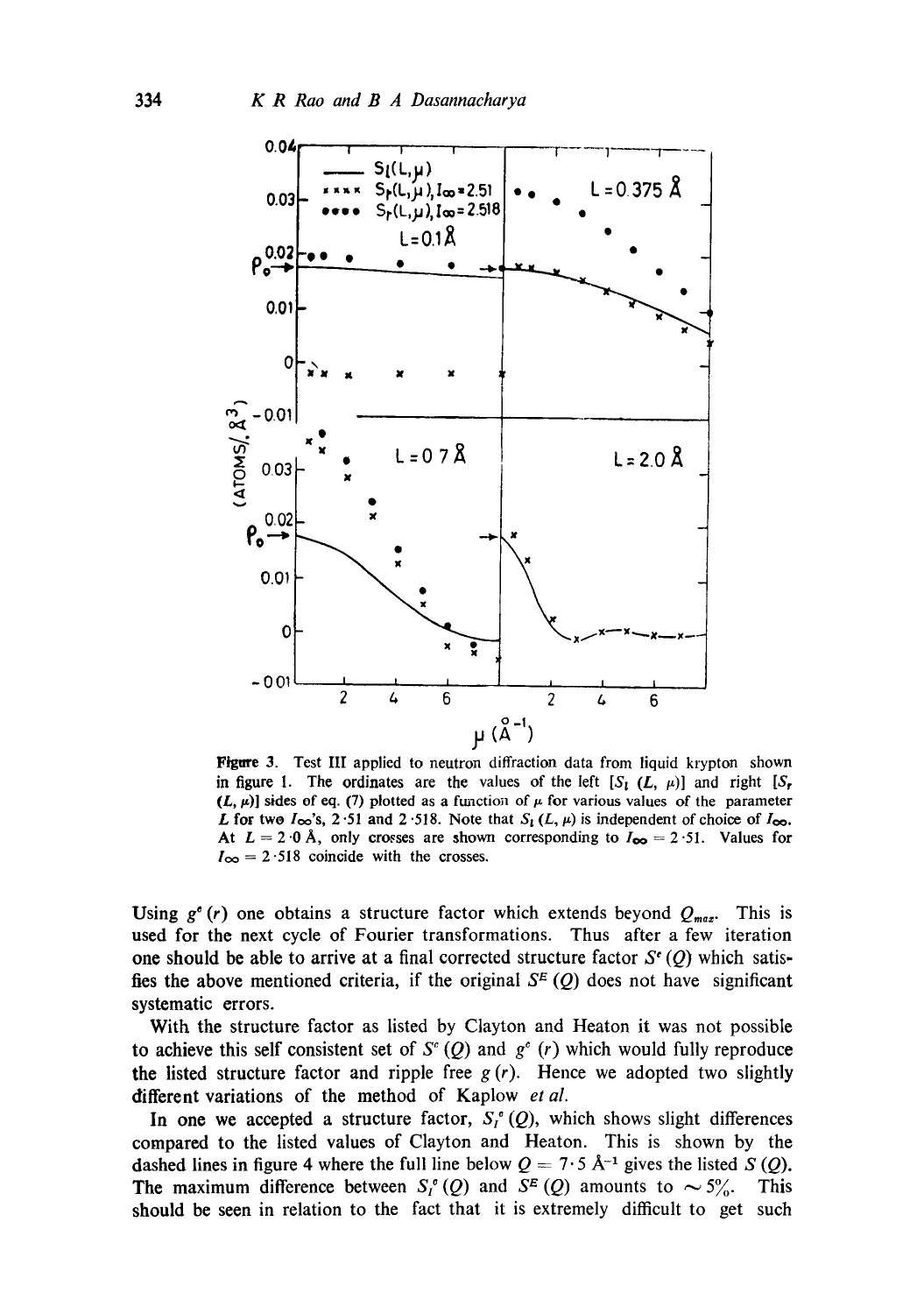

**Figure** 4. 'Corrected' and extended structure factor on liquid krypton using procedures outlined in the text. The full line indicates  $S<sup>E</sup>(Q)$ , The experimental structure factor obtainable from listed data in Table 1 and shown in Fig. 1. Dashed line shows  $S_I^{\sigma}(Q)$ ; it departs slightly from  $S^{E}(Q)$  ever the measured range. Dotted line extends  $S^E(Q)$  to yield  $S^{\sigma}_{\pi}(Q)$ .

accuracies in neutron diffraction measurements\*. We believe that this difference could be considered to be within experimental accuracies. If this view is accepted then the  $S_{\epsilon}^{I}(Q)$  and  $S^{E}(Q)$  (listed) may be considered to "match" with each other and the method is consistent with that of Kaplow *et al.\*\** 

In the second variation the listed  $S^E(Q)$  is accepted without any change whatsoever but the data is extended as shown by the dotted line in figure 4 to obtain  $S_{II}$ <sup>e</sup> (Q) This, of course, matches  $S^{E}(Q)$  below  $Q_{max}$  but does not produce a g (r) which is as ripple free as that produced by  $S_i^{\circ}(Q)$ . We will demonstrate in the next section that  $S_f^{\circ}(Q)$  is indeed the more acceptable structure factor of the two, whatever test criterion one may use to evaluate them.

### **5. Comparison of tests with data before and after refining**

Structure factors  $S_t^{\epsilon}(Q)$  and  $S_{tt}^{\epsilon}(Q)$  were both examined using test II and results are shown in figure 5. (Note that figure 2 and figure 5 are both given on the

<sup>\*</sup> One may for example see the earlier measureme~ats of Caglioti *etal* (1967), Ascarelli (1966) or North *et al* (1968) to get an idea of the typical error in S (Q) measured by neutrons. Clayton and Heaton (1961) do not quote the magnitude of errors in their data. Another example may be found in a report by Page (1972) where the recently measured  $S(Q)$  for liquid argon at 84.5° K are compared with those measured in 1968 by Yamell. Although differences of order of  $6\%$  are found near the first and second maxima and the minima, the agreement is said to be reasonable. Even in these careful measurements, the overall agreement is only of the order of  $3\frac{3}{6}$ . It is only recently that structure factors are obtained with an overall accuracy of  $\pm 2\%$ .

<sup>\*\*</sup> A few other studies based on similar procedure have also indicated that differences are noticeable between  $S^E(Q)$  and  $S^e(Q)$  over the measured Q-range. See, for example, Ocken and Wagner (1966), Halder and Wagner (1966), Henniger, Buschert and Heaton (1967) and Cohen and Campbell (1972).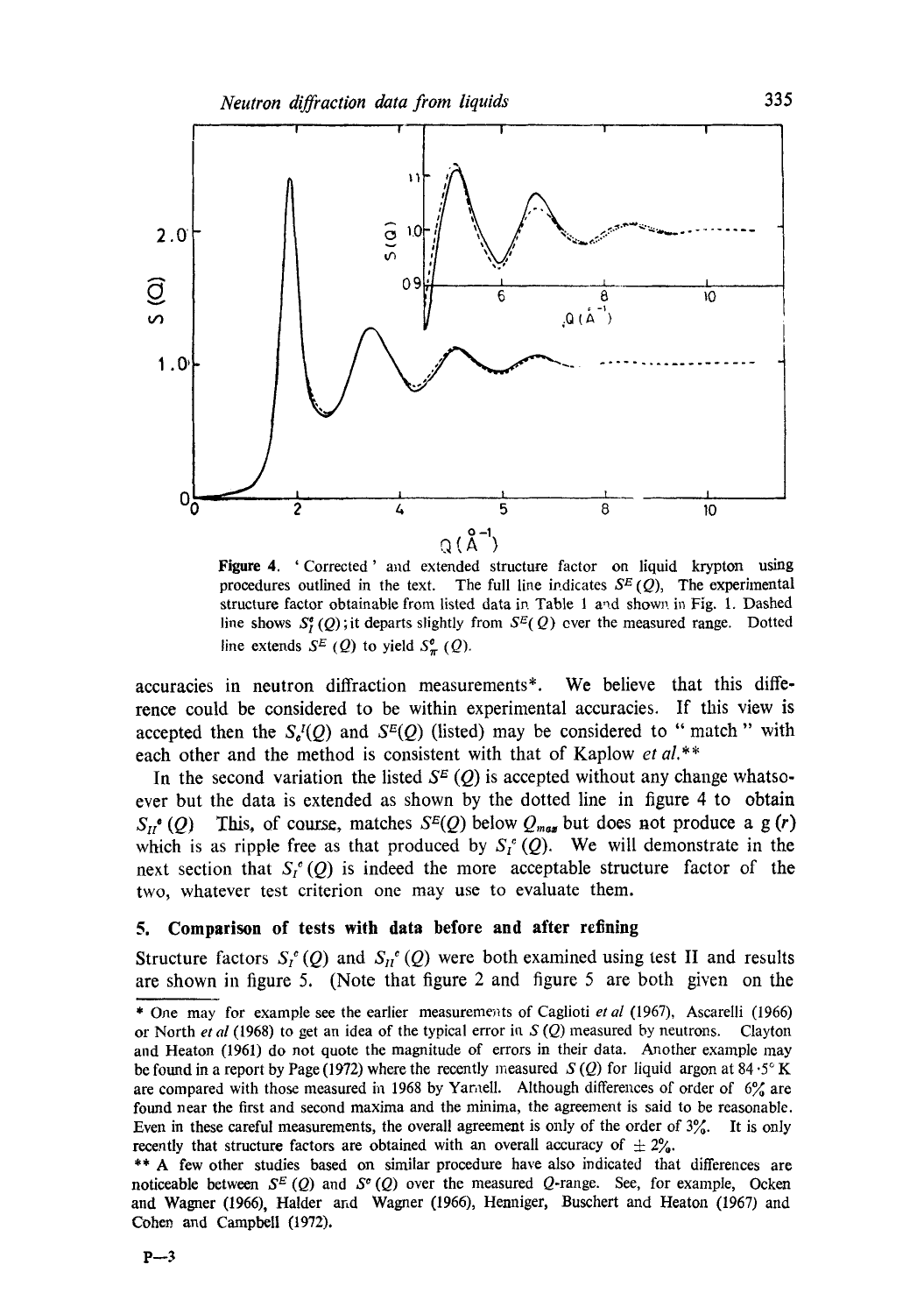Table 2. Structure factor,  $S_r^c$  (Q) of liquid krypton extended by method of Kaplow, Strong and Averbach (1965).

| Q   | 0.0         | $0 - 1$ | 0.2       | 0.3    | 0.4    | 0.5    | 0.6    | 0.7    | 0.8    | 0.9    |
|-----|-------------|---------|-----------|--------|--------|--------|--------|--------|--------|--------|
| 0.  | $c \cdot 0$ | 0.01    | 0.01      | 0.02   | 0.02   | 0.03   | 0.03   | 0.04   | 0.05   | 0.06   |
| 1.  | 0.07        | 0.10    | 0.12      | 0.20   | 0.28   | 0.50   | 0.84   | 1.50   | 2.248  | 2.313  |
| 2.  | 1.848       | 1.308   | 0.960     | 0.796  | 0.698  | 0.652  | 0.631  | 0.643  | 0.694  | 0.762  |
| 3.  | 0.857       | 0.985   | $1 - 110$ | 1.208  | 1.246  | 1.256  | 1.224  | 1.166  | 1.0943 | 1.0174 |
| 4.  | 0.9454      | 0.8860  | 0.8440    | 0.8280 | 0.8420 | 0.8750 | 0.9244 | 0.9785 | 1.0329 | 1.0809 |
| 5   | 1.1160      | 1.1260  | 1.1080    | 1.0738 | 1.0370 | 1.0045 | 0.9778 | 0.9560 | 0.9396 | 0.9311 |
| 6.  | 0.9342      | 0.9465  | 0.9645    | 0.9874 | 0.9884 | 1.0313 | 1.0407 | 1.0425 | 1.0392 | 1.0317 |
| 7.  | 1.0206      | 1.0079  | 0.9957    | 0.9868 | 0.9806 | 0.9772 | 0.9766 | 0.9802 | 0.9868 | 0.9938 |
| 8.  | 0.9992      | 1.0038  | 1.0077    | 1.0106 | 1.0121 | 1.0113 | 1.0096 | 1.0076 | 1.0047 | 1.0007 |
| 9.  | 0.9973      | 0.9948  | 0.9934    | 0.9934 | 0.9946 | 0.9938 | 0.9975 | 0.9988 | 1.0000 | 1.0010 |
| 10. | 1.0018      | 1.0024  | 1.0028    | 1.0029 | 1.0026 | 1.0020 | 1.0012 | 1.0007 | 1.0003 | 1.0000 |
| 11. | 1.0000      |         |           |        |        |        |        |        |        |        |



Figure 5. Test II applied to data given in figure 4. The dashed and the dotted lines correspond to  $S_I^{\sigma}(Q)$  and  $S_{II}^{\sigma}(Q)$  respectively.

same scale). It is easily observed from this figure that  $S_{II}^{\bullet}$  does not satisfy test II to the same extent as  $S_f^c(Q)$ . We believe, therefore, that there are small errors in the listed S (Q) which have now been corrected in  $S_t^{\bullet}(Q)$ .  $S_t^{\bullet}(Q)$  is tabulated in table 2.

To compare the different tests, we have studied  $S^E(Q)$ , the raw data and  $S^C(Q)$ , the extended and corrected data using tests I, II and IV. The results of these calculations are shown in figure 6 where the integrals that occur on the right hand sides of eq. (4) (test I), eq. (6) (test II) and eq. (8) (test IV) are shown as functions of  $L$ . The line at  $0.0176$  of the ordinate gives the number density corresponding to the left hand side. Test III is not studied as it is already shown that  $\mu$  is a redundant parameter in this test and test II replaces test III in the limit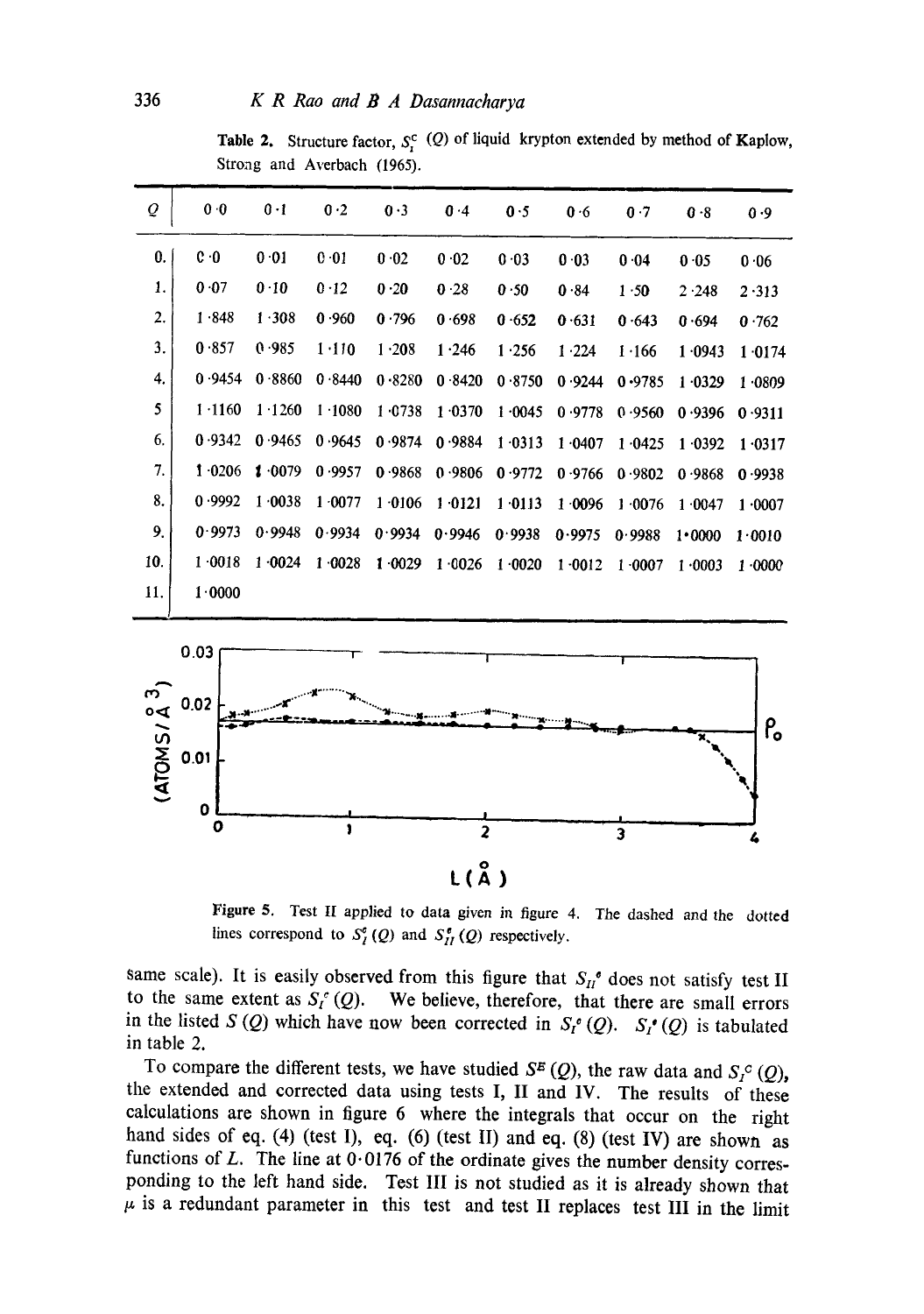$\mu \rightarrow 0$ . Figure 6 (a) corresponds to S<sup>E</sup> (Q) and figure 6 (b) to  $S_t(Q)$ . It is obvious from figure 6 (b) that the oscillations, which one notices in figure 6 (a), get considerably reduced for *all* the tests when the data is refined. Beyond  $L = 3.4 \text{ Å}$ or so, all the tests depart considerably from their small oscillations indicating that we are approaching the critical radius  $r<sub>e</sub>$ . The critical radius for krypton, obtained from law of corresponding states, is about  $3.28$  Å.

### 6. Summary

Normalisation and assessment of neutron diffraction data from liquids are important aspects of processing of such data. Several criteria are suggested in the literature for this purpose. In this paper we have examined the neutron diffraction data from liquid krypton using these criteria. As a result of these studies we find that Krogh-Moe relation (eq. 5) serves well for normalisation. Assessment of data with regard to systematic errors, termination and normalisation could be done by using any one of several tests mentioned in this paper. The simplest of course, is to just look for a ripple-free  $g(r)$ . Diffraction data can be refined



**Figure 6.** (a) Results of tests I, II and IV applied to  $S<sup>E</sup>$  (Q) as in figure (2) and indicated by  $\bigcirc$ ,  $\bigtriangleup$  and  $\times$  respectively. (b) Results of tests I, II and IV applied to  $S_l^o(Q)$  as in figure 6 (a) above.